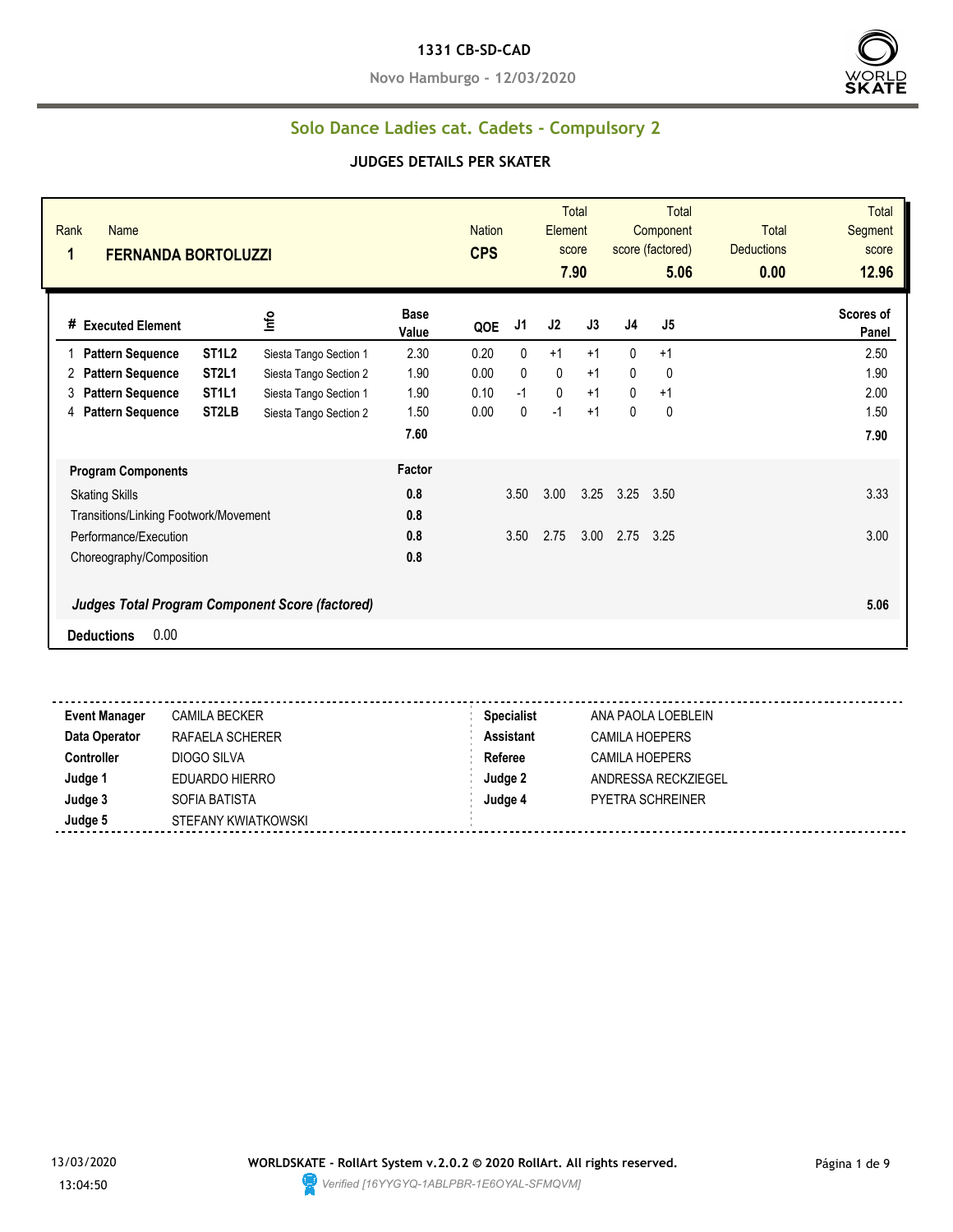| Rank<br><b>Name</b><br>$\overline{2}$<br><b>RAFAELA PROLO DE MENEGHI</b>            |                        |                      | <b>Nation</b><br><b>CCP</b> |              | Element | <b>Total</b><br>score<br>7.90 |              | <b>Total</b><br>Component<br>score (factored)<br>4.00 | <b>Total</b><br><b>Deductions</b><br>0.00 | <b>Total</b><br>Segment<br>score<br>11.90 |
|-------------------------------------------------------------------------------------|------------------------|----------------------|-----------------------------|--------------|---------|-------------------------------|--------------|-------------------------------------------------------|-------------------------------------------|-------------------------------------------|
| #<br><b>Executed Element</b>                                                        | lnfo                   | <b>Base</b><br>Value | QOE                         | J1           | J2      | J3                            | J4           | J5                                                    |                                           | Scores of<br>Panel                        |
| ST <sub>1</sub> L <sub>1</sub><br><b>Pattern Sequence</b><br>1                      | Siesta Tango Section 1 | 1.90                 | 0.00                        | $-1$         | 0       | $\mathbf{0}$                  | $\mathbf{0}$ | $+1$                                                  |                                           | 1.90                                      |
| ST <sub>2</sub> L <sub>2</sub><br><b>Pattern Sequence</b><br>2                      | Siesta Tango Section 2 | 2.30                 | $-0.10$                     | $-1$         | $-1$    | $\mathbf{0}$                  | $\mathbf{0}$ | 0                                                     |                                           | 2.20                                      |
| ST <sub>1</sub> L <sub>1</sub><br><b>Pattern Sequence</b><br>3                      | Siesta Tango Section 1 | 1.90                 | 0.00                        | $\mathbf{0}$ | $-1$    | $\mathbf{0}$                  | $\mathbf{0}$ | $+1$                                                  |                                           | 1.90                                      |
| <b>Pattern Sequence</b><br>ST <sub>2L1</sub><br>4                                   | Siesta Tango Section 2 | 1.90                 | 0.00                        | $\mathbf{0}$ | 0       | $\mathbf{0}$                  | 0            | 0                                                     |                                           | 1.90                                      |
|                                                                                     |                        | 8.00                 |                             |              |         |                               |              |                                                       |                                           | 7.90                                      |
| <b>Program Components</b>                                                           |                        | Factor               |                             |              |         |                               |              |                                                       |                                           |                                           |
| <b>Skating Skills</b>                                                               |                        | 0.8                  |                             | 2.50         | 2.50    | 2.50                          | 2.75         | 3.25                                                  |                                           | 2.58                                      |
| Transitions/Linking Footwork/Movement                                               |                        | 0.8                  |                             |              |         |                               |              |                                                       |                                           |                                           |
| Performance/Execution                                                               |                        | 0.8                  |                             | 2.25         | 2.25    | 2.50                          | 2.50         | 2.75                                                  |                                           | 2.42                                      |
| Choreography/Composition                                                            |                        | 0.8                  |                             |              |         |                               |              |                                                       |                                           |                                           |
| <b>Judges Total Program Component Score (factored)</b><br>0.00<br><b>Deductions</b> |                        |                      |                             |              |         |                               |              |                                                       |                                           | 4.00                                      |

| <b>Event Manager</b> | <b>CAMILA BECKER</b> | <b>Specialist</b> | ANA PAOLA LOEBLEIN      |
|----------------------|----------------------|-------------------|-------------------------|
| Data Operator        | RAFAELA SCHERER      | <b>Assistant</b>  | CAMILA HOEPERS          |
| <b>Controller</b>    | DIOGO SILVA          | Referee           | CAMILA HOEPERS          |
| Judge 1              | EDUARDO HIERRO       | Judge 2           | ANDRESSA RECKZIEGEL     |
| Judge 3              | SOFIA BATISTA        | Judge 4           | <b>PYETRA SCHREINER</b> |
| Judge 5              | STEFANY KWIATKOWSKI  |                   |                         |

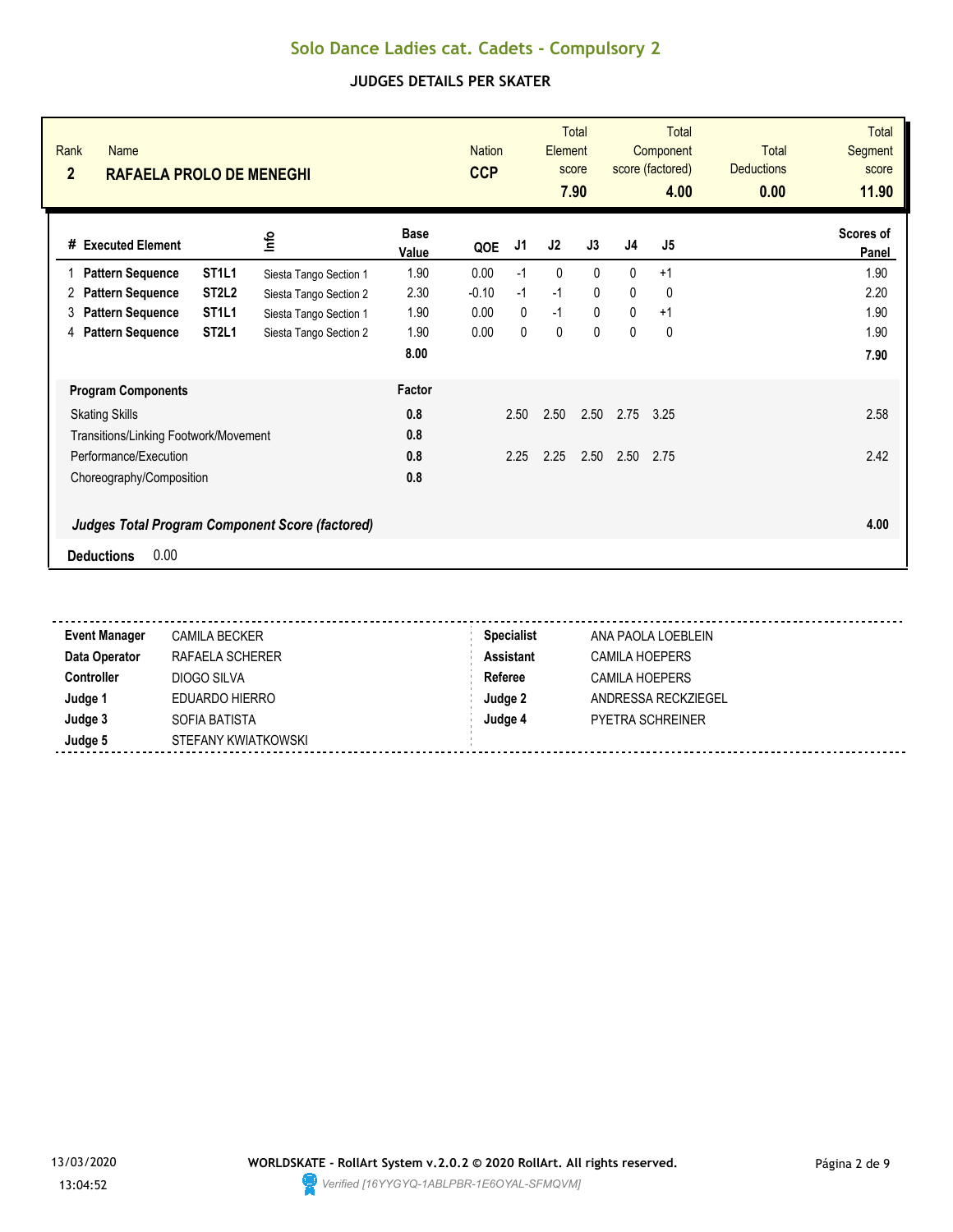| Rank<br><b>Name</b><br>3<br><b>GABRIELA CARNIO BACCARAT</b> |                                                        |                      | <b>Nation</b><br><b>PAP</b> |      | Element | <b>Total</b><br>score<br>5.73 |                | <b>Total</b><br>Component<br>score (factored)<br>4.87 | <b>Total</b><br><b>Deductions</b><br>0.00 | <b>Total</b><br>Segment<br>score<br>10.60 |
|-------------------------------------------------------------|--------------------------------------------------------|----------------------|-----------------------------|------|---------|-------------------------------|----------------|-------------------------------------------------------|-------------------------------------------|-------------------------------------------|
| # Executed Element                                          | e                                                      | <b>Base</b><br>Value | QOE                         | J1   | J2      | J3                            | J <sub>4</sub> | J5                                                    |                                           | Scores of<br>Panel                        |
| <b>Pattern Sequence</b>                                     | ST <sub>1</sub> LB<br>Siesta Tango Section 1           | 1.50                 | 0.00                        | $-1$ | 0       | $\Omega$                      | $\mathbf{0}$   | $+1$                                                  |                                           | 1.50                                      |
| <b>Pattern Sequence</b><br>2                                | ST <sub>2</sub> LB<br>Siesta Tango Section 2           | 1.50                 | $-0.07$                     | $-1$ | $-1$    | $\mathbf{0}$                  | 0              | 0                                                     |                                           | 1.43                                      |
| <b>Pattern Sequence</b><br>3                                | ST <sub>1</sub> LB<br>Siesta Tango Section 1           | 1.50                 | $-0.07$                     | $-1$ | 0       | $-1$                          | $\mathbf{0}$   | $+1$                                                  |                                           | 1.43                                      |
| <b>Pattern Sequence</b><br>4                                | ST <sub>2</sub> LB<br>Siesta Tango Section 2           | 1.50                 | $-0.13$                     | $-1$ | $-1$    | $-1$                          | $\mathbf{0}$   | $+1$                                                  |                                           | 1.37                                      |
|                                                             |                                                        | 6.00                 |                             |      |         |                               |                |                                                       |                                           | 5.73                                      |
| <b>Program Components</b>                                   |                                                        | Factor               |                             |      |         |                               |                |                                                       |                                           |                                           |
| <b>Skating Skills</b>                                       |                                                        | 0.8                  |                             | 2.50 | 3.00    | 3.00                          | 3.50           | 3.75                                                  |                                           | 3.17                                      |
| Transitions/Linking Footwork/Movement                       |                                                        | 0.8                  |                             |      |         |                               |                |                                                       |                                           |                                           |
| Performance/Execution                                       |                                                        | 0.8                  |                             | 2.50 | 2.50    | 3.00                          | 3.25           | 3.50                                                  |                                           | 2.92                                      |
| Choreography/Composition                                    |                                                        | 0.8                  |                             |      |         |                               |                |                                                       |                                           |                                           |
|                                                             | <b>Judges Total Program Component Score (factored)</b> |                      |                             |      |         |                               |                |                                                       |                                           | 4.87                                      |
| 0.00<br><b>Deductions</b>                                   |                                                        |                      |                             |      |         |                               |                |                                                       |                                           |                                           |

| <b>Event Manager</b> | CAMILA BECKER       | <b>Specialist</b> | ANA PAOLA LOEBLEIN      |
|----------------------|---------------------|-------------------|-------------------------|
| Data Operator        | RAFAELA SCHERER     | <b>Assistant</b>  | <b>CAMILA HOEPERS</b>   |
| <b>Controller</b>    | DIOGO SILVA         | Referee           | CAMILA HOEPERS          |
| Judge 1              | EDUARDO HIERRO      | Judge 2           | ANDRESSA RECKZIEGEL     |
| Judge 3              | SOFIA BATISTA       | Judge 4           | <b>PYETRA SCHREINER</b> |
| Judge 5              | STEFANY KWIATKOWSKI |                   |                         |

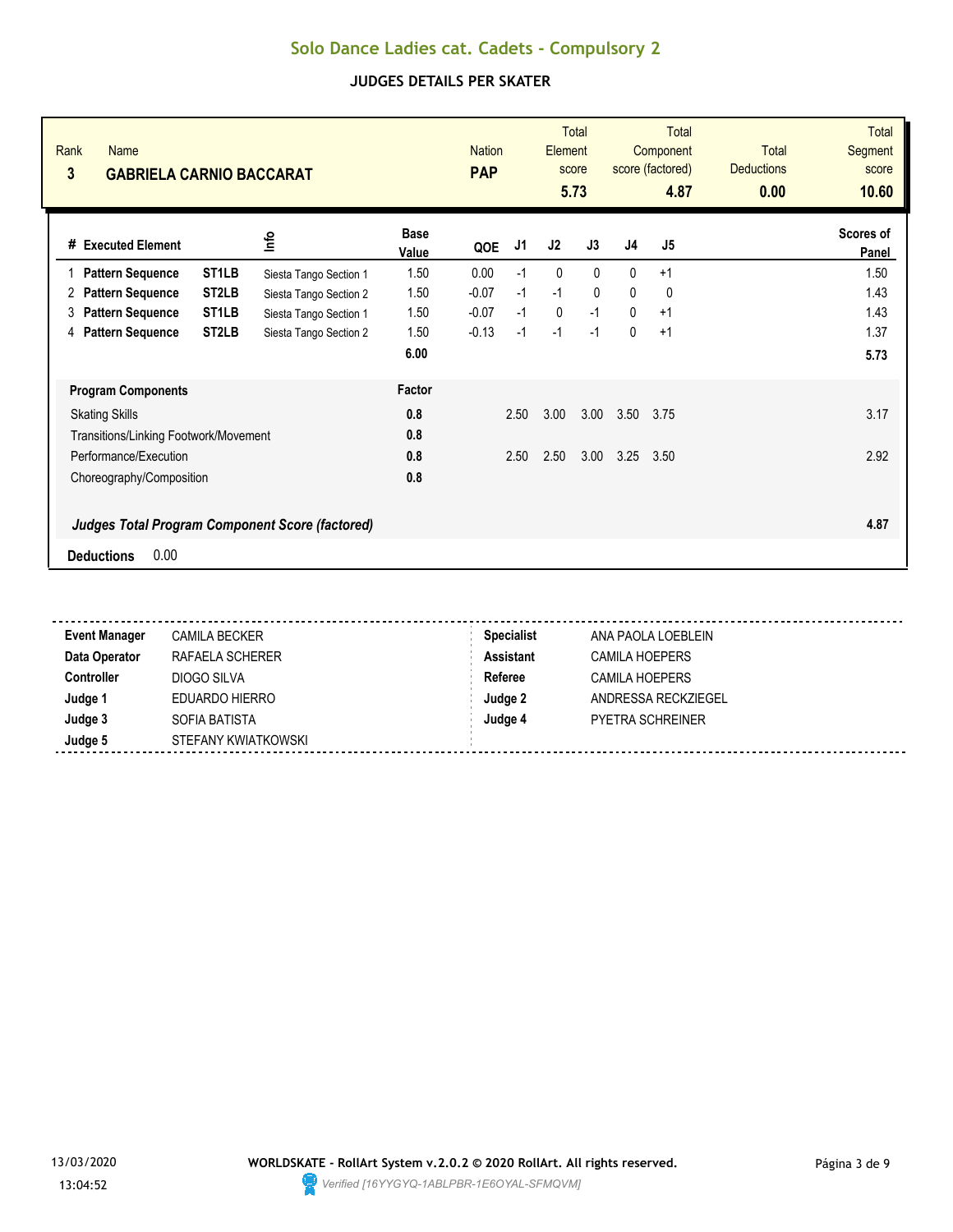| Rank<br><b>Name</b><br>4<br><b>NATALIA LOUREIRO ZAMO</b>       |                        |                      | <b>Nation</b><br><b>CCP</b> |              | Element      | <b>Total</b><br>score<br>6.47 |              | Total<br>Component<br>score (factored)<br>4.13 | <b>Total</b><br><b>Deductions</b><br>0.00 | <b>Total</b><br>Segment<br>score<br>10.60 |
|----------------------------------------------------------------|------------------------|----------------------|-----------------------------|--------------|--------------|-------------------------------|--------------|------------------------------------------------|-------------------------------------------|-------------------------------------------|
| #<br><b>Executed Element</b>                                   | lnfo                   | <b>Base</b><br>Value | QOE                         | J1           | J2           | J3                            | J4           | J5                                             |                                           | Scores of<br>Panel                        |
| ST <sub>1</sub> LB<br><b>Pattern Sequence</b><br>1             | Siesta Tango Section 1 | 1.50                 | $-0.13$                     | $-1$         | $-1$         | $-1$                          | $\mathbf{0}$ | 0                                              |                                           | 1.37                                      |
| ST <sub>2L1</sub><br><b>Pattern Sequence</b><br>2              | Siesta Tango Section 2 | 1.90                 | 0.00                        | $-1$         | $\mathbf{0}$ | $\Omega$                      | $\Omega$     | $\mathbf{0}$                                   |                                           | 1.90                                      |
| ST <sub>1</sub> L <sub>1</sub><br><b>Pattern Sequence</b><br>3 | Siesta Tango Section 1 | 1.90                 | 0.00                        | $\mathbf{0}$ | $-1$         | $\mathbf{0}$                  | $\mathbf{0}$ | $+1$                                           |                                           | 1.90                                      |
| <b>Pattern Sequence</b><br>ST <sub>2</sub> LB<br>4             | Siesta Tango Section 2 | 1.50                 | $-0.20$                     | $-1$         | $-1$         | $-1$                          | $-1$         | 0                                              |                                           | 1.30                                      |
|                                                                |                        | 6.80                 |                             |              |              |                               |              |                                                |                                           | 6.47                                      |
| <b>Program Components</b>                                      |                        | Factor               |                             |              |              |                               |              |                                                |                                           |                                           |
| <b>Skating Skills</b>                                          |                        | 0.8                  |                             | 2.50         | 2.50         | 2.50                          | 2.75         | 3.50                                           |                                           | 2.58                                      |
| Transitions/Linking Footwork/Movement                          |                        | 0.8                  |                             |              |              |                               |              |                                                |                                           |                                           |
| Performance/Execution                                          |                        | 0.8                  |                             | 2.75         | 2.75         | 2.25                          | 2.25         | 3.00                                           |                                           | 2.58                                      |
| Choreography/Composition                                       |                        | 0.8                  |                             |              |              |                               |              |                                                |                                           |                                           |
| <b>Judges Total Program Component Score (factored)</b>         |                        |                      |                             |              |              |                               |              |                                                |                                           | 4.13                                      |
| 0.00<br><b>Deductions</b>                                      |                        |                      |                             |              |              |                               |              |                                                |                                           |                                           |

| <b>Event Manager</b> | CAMILA BECKER       | <b>Specialist</b> | ANA PAOLA LOEBLEIN      |
|----------------------|---------------------|-------------------|-------------------------|
| Data Operator        | RAFAELA SCHERER     | <b>Assistant</b>  | <b>CAMILA HOEPERS</b>   |
| <b>Controller</b>    | DIOGO SILVA         | Referee           | CAMILA HOEPERS          |
| Judge 1              | EDUARDO HIERRO      | Judge 2           | ANDRESSA RECKZIEGEL     |
| Judge 3              | SOFIA BATISTA       | Judge 4           | <b>PYETRA SCHREINER</b> |
| Judge 5              | STEFANY KWIATKOWSKI |                   |                         |

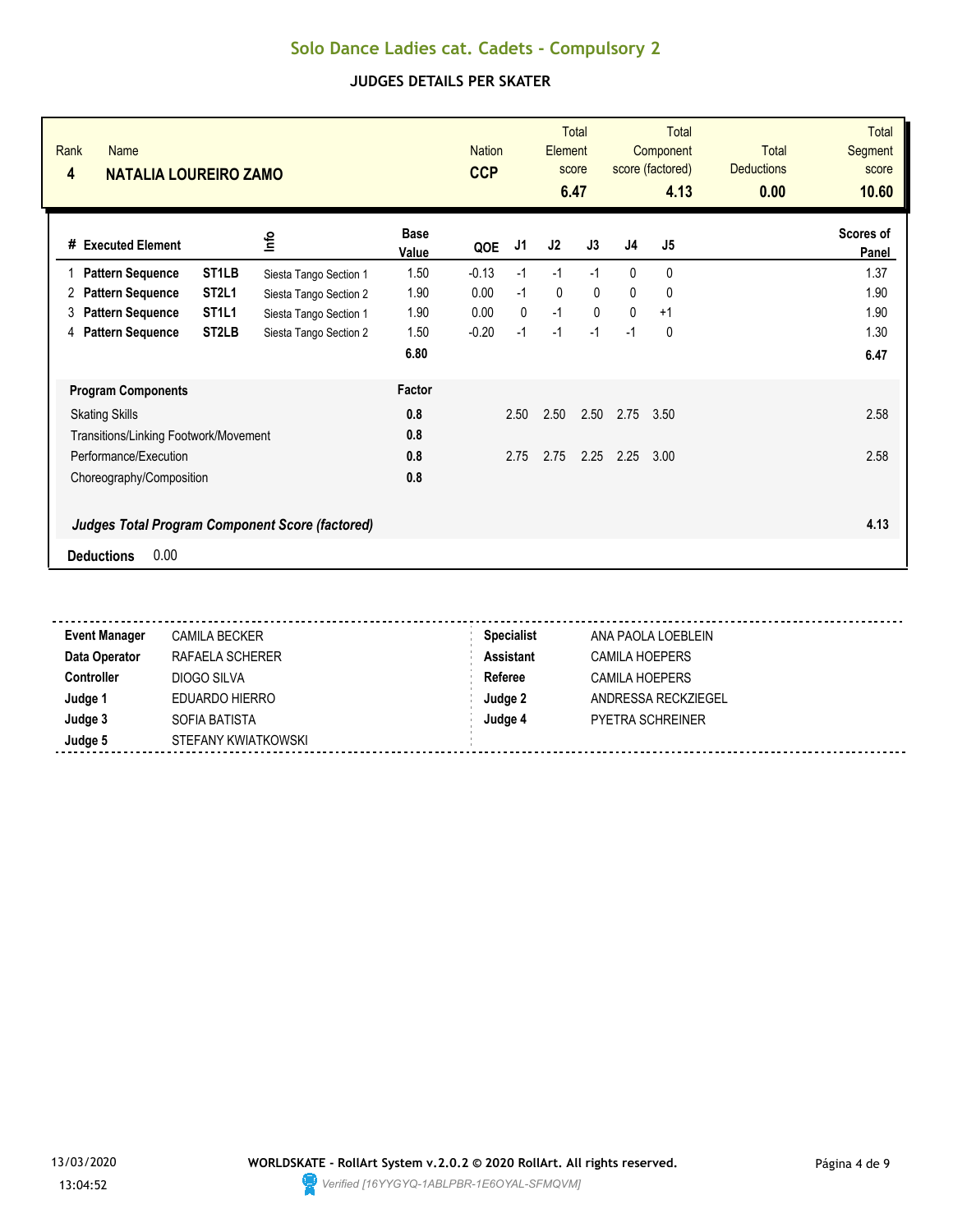| Rank<br><b>Name</b><br>$5\overline{)}$<br><b>GABRIELLE GRINGS HAMME</b> |                                                        |                      | <b>Nation</b><br><b>PAP</b> |              | Element | <b>Total</b><br>score<br>5.93 |              | Total<br>Component<br>score (factored)<br>4.14 | <b>Total</b><br><b>Deductions</b><br>0.00 | <b>Total</b><br>Segment<br>score<br>10.07 |
|-------------------------------------------------------------------------|--------------------------------------------------------|----------------------|-----------------------------|--------------|---------|-------------------------------|--------------|------------------------------------------------|-------------------------------------------|-------------------------------------------|
| #<br><b>Executed Element</b>                                            | lnfo                                                   | <b>Base</b><br>Value | QOE                         | J1           | J2      | J3                            | J4           | J5                                             |                                           | Scores of<br>Panel                        |
| <b>Pattern Sequence</b><br>1                                            | ST <sub>1</sub> LB<br>Siesta Tango Section 1           | 1.50                 | 0.00                        | 0            | $-1$    | $+1$                          | $\mathbf{0}$ | 0                                              |                                           | 1.50                                      |
| <b>Pattern Sequence</b><br>2                                            | ST <sub>2</sub> LB<br>Siesta Tango Section 2           | 1.50                 | 0.00                        | $-1$         | $-1$    | $+1$                          | $\mathbf{0}$ | $+1$                                           |                                           | 1.50                                      |
| <b>Pattern Sequence</b><br>3                                            | ST <sub>1</sub> LB<br>Siesta Tango Section 1           | 1.50                 | 0.00                        | $\mathbf{0}$ | 0       | $+1$                          | $-1$         | 0                                              |                                           | 1.50                                      |
| <b>Pattern Sequence</b><br>4                                            | ST <sub>2</sub> LB<br>Siesta Tango Section 2           | 1.50                 | $-0.07$                     | $-1$         | $-1$    | $+1$                          | 0            | 0                                              |                                           | 1.43                                      |
|                                                                         |                                                        | 6.00                 |                             |              |         |                               |              |                                                |                                           | 5.93                                      |
| <b>Program Components</b>                                               |                                                        | Factor               |                             |              |         |                               |              |                                                |                                           |                                           |
| <b>Skating Skills</b>                                                   |                                                        | 0.8                  |                             | 2.50         | 2.50    | 3.00                          | 2.50         | 3.25                                           |                                           | 2.67                                      |
| Transitions/Linking Footwork/Movement                                   |                                                        | 0.8                  |                             |              |         |                               |              |                                                |                                           |                                           |
| Performance/Execution                                                   |                                                        | 0.8                  |                             | 2.50         | 2.50    | 2.50                          | 2.00         | 3.25                                           |                                           | 2.50                                      |
| Choreography/Composition                                                |                                                        | 0.8                  |                             |              |         |                               |              |                                                |                                           |                                           |
|                                                                         | <b>Judges Total Program Component Score (factored)</b> |                      |                             |              |         |                               |              |                                                |                                           | 4.14                                      |
| 0.00<br><b>Deductions</b>                                               |                                                        |                      |                             |              |         |                               |              |                                                |                                           |                                           |

| <b>Event Manager</b> | <b>CAMILA BECKER</b> | <b>Specialist</b> | ANA PAOLA LOEBLEIN      |
|----------------------|----------------------|-------------------|-------------------------|
| Data Operator        | RAFAELA SCHERER      | <b>Assistant</b>  | CAMILA HOEPERS          |
| <b>Controller</b>    | DIOGO SILVA          | Referee           | <b>CAMILA HOEPERS</b>   |
| Judge 1              | EDUARDO HIERRO       | Judge 2           | ANDRESSA RECKZIEGEL     |
| Judge 3              | SOFIA BATISTA        | Judge 4           | <b>PYETRA SCHREINER</b> |
| Judge 5              | STEFANY KWIATKOWSKI  |                   |                         |

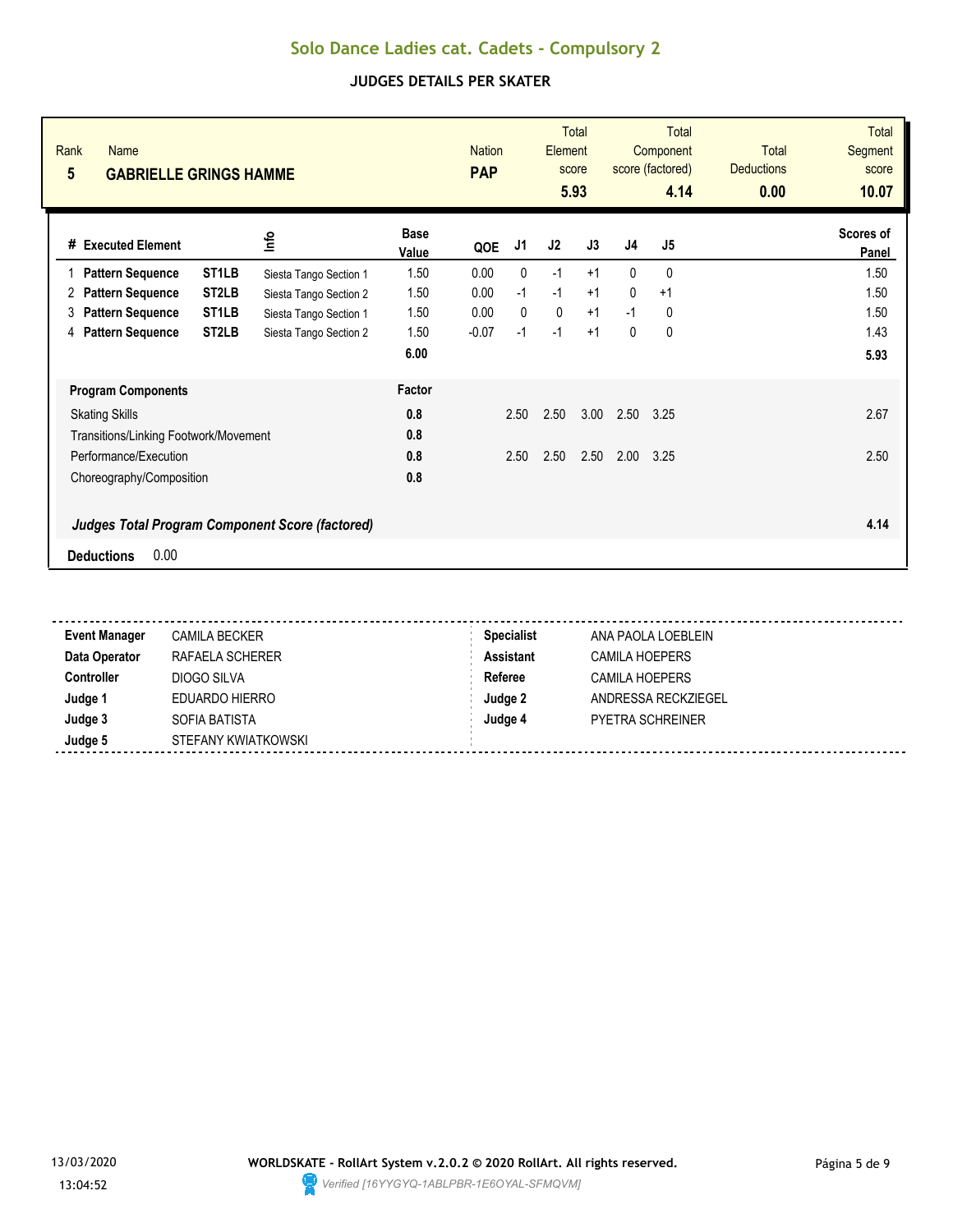| Rank<br><b>Name</b><br>$6\phantom{1}$<br><b>THAIS BEISE</b>    |                        |                      | <b>Nation</b><br><b>CPS</b> |      | Element | <b>Total</b><br>score<br>6.07 |                | <b>Total</b><br>Component<br>score (factored)<br>3.94 | Total<br><b>Deductions</b><br>0.00 | <b>Total</b><br>Segment<br>score<br>10.01 |
|----------------------------------------------------------------|------------------------|----------------------|-----------------------------|------|---------|-------------------------------|----------------|-------------------------------------------------------|------------------------------------|-------------------------------------------|
| #<br><b>Executed Element</b>                                   | lnfo                   | <b>Base</b><br>Value | QOE                         | J1   | J2      | J3                            | J <sub>4</sub> | J <sub>5</sub>                                        |                                    | Scores of<br>Panel                        |
| ST <sub>1</sub> L <sub>1</sub><br><b>Pattern Sequence</b><br>1 | Siesta Tango Section 1 | 1.90                 | 0.00                        | $-1$ | 0       | $\mathbf{0}$                  | $\mathbf{0}$   | $+1$                                                  |                                    | 1.90                                      |
| ST <sub>2</sub> LB<br><b>Pattern Sequence</b><br>2             | Siesta Tango Section 2 | 1.50                 | $-0.07$                     | $-1$ | 0       | $-1$                          | 0              | 0                                                     |                                    | 1.43                                      |
| ST <sub>1</sub> LB<br><b>Pattern Sequence</b><br>3             | Siesta Tango Section 1 | 1.50                 | $-0.13$                     | $-1$ | $-1$    | $\mathbf{0}$                  | $-1$           | 0                                                     |                                    | 1.37                                      |
| <b>Pattern Sequence</b><br>ST <sub>2</sub> LB<br>4             | Siesta Tango Section 2 | 1.50                 | $-0.13$                     | $-1$ | $-1$    | $\mathbf{0}$                  | $-1$           | 0                                                     |                                    | 1.37                                      |
|                                                                |                        | 6.40                 |                             |      |         |                               |                |                                                       |                                    | 6.07                                      |
| <b>Program Components</b>                                      |                        | Factor               |                             |      |         |                               |                |                                                       |                                    |                                           |
| <b>Skating Skills</b>                                          |                        | 0.8                  |                             | 2.50 | 2.75    | 2.75                          | 2.25           | 2.75                                                  |                                    | 2.67                                      |
| Transitions/Linking Footwork/Movement                          |                        | 0.8                  |                             |      |         |                               |                |                                                       |                                    |                                           |
| Performance/Execution                                          |                        | 0.8                  |                             | 2.25 | 2.25    | 2.25                          | 2.00           | 2.75                                                  |                                    | 2.25                                      |
| Choreography/Composition                                       |                        | 0.8                  |                             |      |         |                               |                |                                                       |                                    |                                           |
| <b>Judges Total Program Component Score (factored)</b>         |                        |                      |                             |      |         |                               |                |                                                       |                                    | 3.94                                      |
| 0.00<br><b>Deductions</b>                                      |                        |                      |                             |      |         |                               |                |                                                       |                                    |                                           |

| <b>Event Manager</b> | <b>CAMILA BECKER</b> | <b>Specialist</b> | ANA PAOLA LOEBLEIN      |
|----------------------|----------------------|-------------------|-------------------------|
| Data Operator        | RAFAELA SCHERER      | <b>Assistant</b>  | CAMILA HOEPERS          |
| <b>Controller</b>    | DIOGO SILVA          | Referee           | CAMILA HOEPERS          |
| Judge 1              | EDUARDO HIERRO       | Judge 2           | ANDRESSA RECKZIEGEL     |
| Judge 3              | SOFIA BATISTA        | Judge 4           | <b>PYETRA SCHREINER</b> |
| Judge 5              | STEFANY KWIATKOWSKI  |                   |                         |

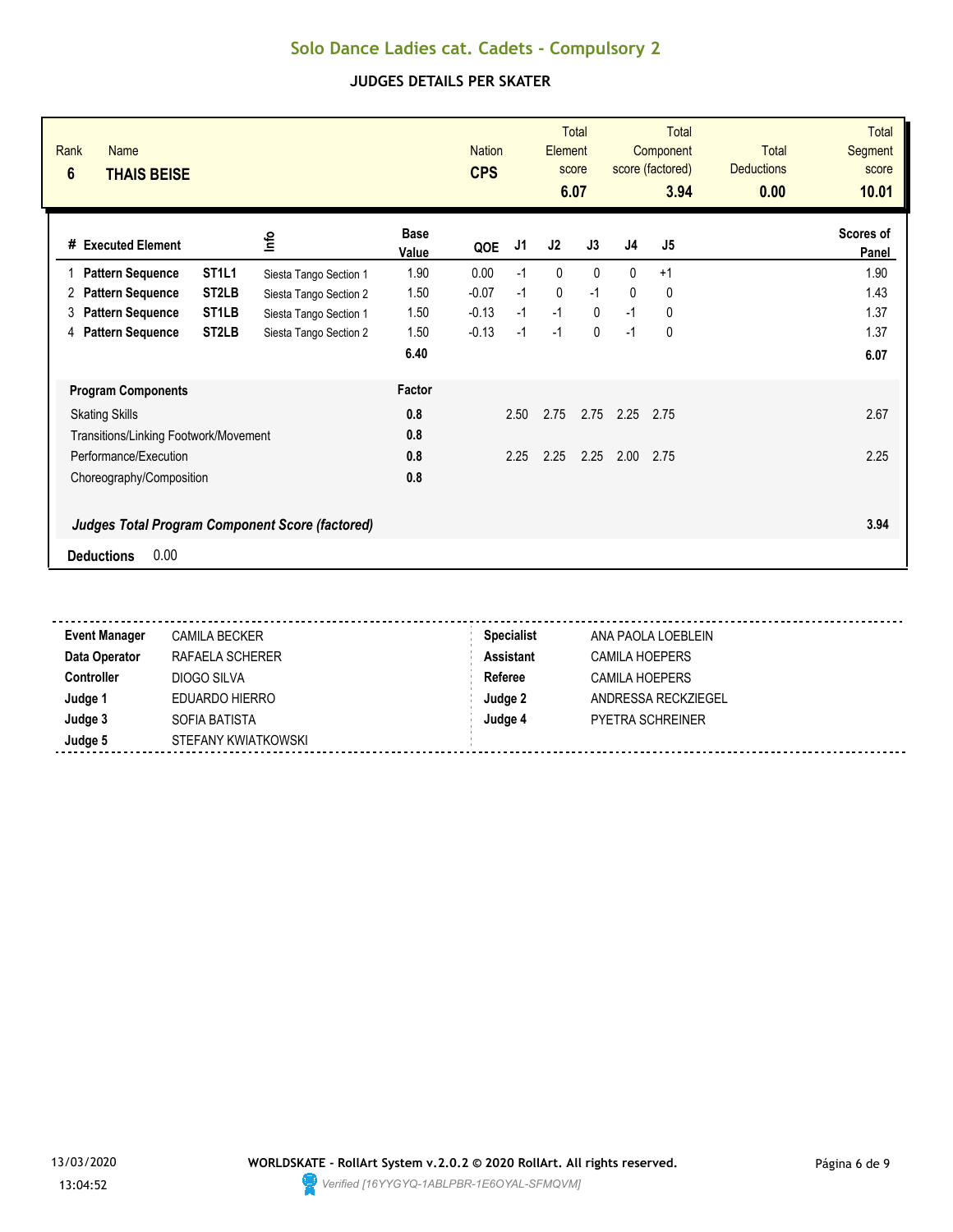| Rank<br>Name<br>7<br><b>LARISSA HECK</b>               |                        |                      | <b>Nation</b><br><b>CPS</b> |              | Element                          | <b>Total</b><br>score<br>4.23 |                | <b>Total</b><br>Component<br>score (factored)<br>4.34 | <b>Total</b><br><b>Deductions</b><br>0.00 | <b>Total</b><br>Segment<br>score<br>8.57 |
|--------------------------------------------------------|------------------------|----------------------|-----------------------------|--------------|----------------------------------|-------------------------------|----------------|-------------------------------------------------------|-------------------------------------------|------------------------------------------|
| # Executed Element                                     | ١nf٥                   | <b>Base</b><br>Value | QOE                         | J1           | J2                               | J3                            | J <sub>4</sub> | J <sub>5</sub>                                        |                                           | Scores of<br>Panel                       |
| ST <sub>1</sub> LB<br><b>Pattern Sequence</b>          | Siesta Tango Section 1 | 1.50                 | $-0.07$                     | $\mathbf{0}$ | $-1$                             | $-1$                          | $\mathbf{0}$   | $+1$                                                  |                                           | 1.43                                     |
| ST <sub>2</sub> LB<br><b>Pattern Sequence</b><br>2     | Siesta Tango Section 2 | 1.50                 | $-0.07$                     | $\mathbf{0}$ | $-1$                             | $\mathbf{0}$                  | $-1$           | $\mathbf{0}$                                          |                                           | 1.43                                     |
| <b>NLPD</b><br><b>Pattern Sequence</b><br>3            | No Level Pattern Dance | 0.00                 | 0.00                        | $-1$         | $\begin{array}{c} \n\end{array}$ | $-1$                          | $-1$           | $\circ$                                               |                                           | 0.00                                     |
| ST <sub>2</sub> LB<br><b>Pattern Sequence</b><br>4     | Siesta Tango Section 2 | 1.50                 | $-0.13$                     | $\mathbf{0}$ | $-1$                             | $-2$                          | $-1$           | 0                                                     |                                           | 1.37                                     |
|                                                        |                        | 4.50                 |                             |              |                                  |                               |                |                                                       |                                           | 4.23                                     |
| <b>Program Components</b>                              |                        | Factor               |                             |              |                                  |                               |                |                                                       |                                           |                                          |
| <b>Skating Skills</b>                                  |                        | 0.8                  |                             | 3.25         | 2.50                             | 2.25                          | 2.50           | 3.50                                                  |                                           | 2.75                                     |
| Transitions/Linking Footwork/Movement                  |                        | 0.8                  |                             |              |                                  |                               |                |                                                       |                                           |                                          |
| Performance/Execution                                  |                        | 0.8                  |                             | 3.50         | 2.50                             | 2.00                          | 2.25           | 3.25                                                  |                                           | 2.67                                     |
| Choreography/Composition                               |                        | 0.8                  |                             |              |                                  |                               |                |                                                       |                                           |                                          |
| <b>Judges Total Program Component Score (factored)</b> |                        |                      |                             |              |                                  |                               |                |                                                       |                                           | 4.34                                     |
| 0.00<br><b>Deductions</b>                              |                        |                      |                             |              |                                  |                               |                |                                                       |                                           |                                          |

| <b>Event Manager</b> | <b>CAMILA BECKER</b> | <b>Specialist</b> | ANA PAOLA LOEBLEIN      |
|----------------------|----------------------|-------------------|-------------------------|
| Data Operator        | RAFAELA SCHERER      | Assistant         | <b>CAMILA HOEPERS</b>   |
| <b>Controller</b>    | DIOGO SILVA          | Referee           | <b>CAMILA HOEPERS</b>   |
| Judge 1              | EDUARDO HIERRO       | Judge 2           | ANDRESSA RECKZIEGEL     |
| Judge 3              | SOFIA BATISTA        | Judge 4           | <b>PYETRA SCHREINER</b> |
| Judge 5              | STEFANY KWIATKOWSKI  |                   |                         |

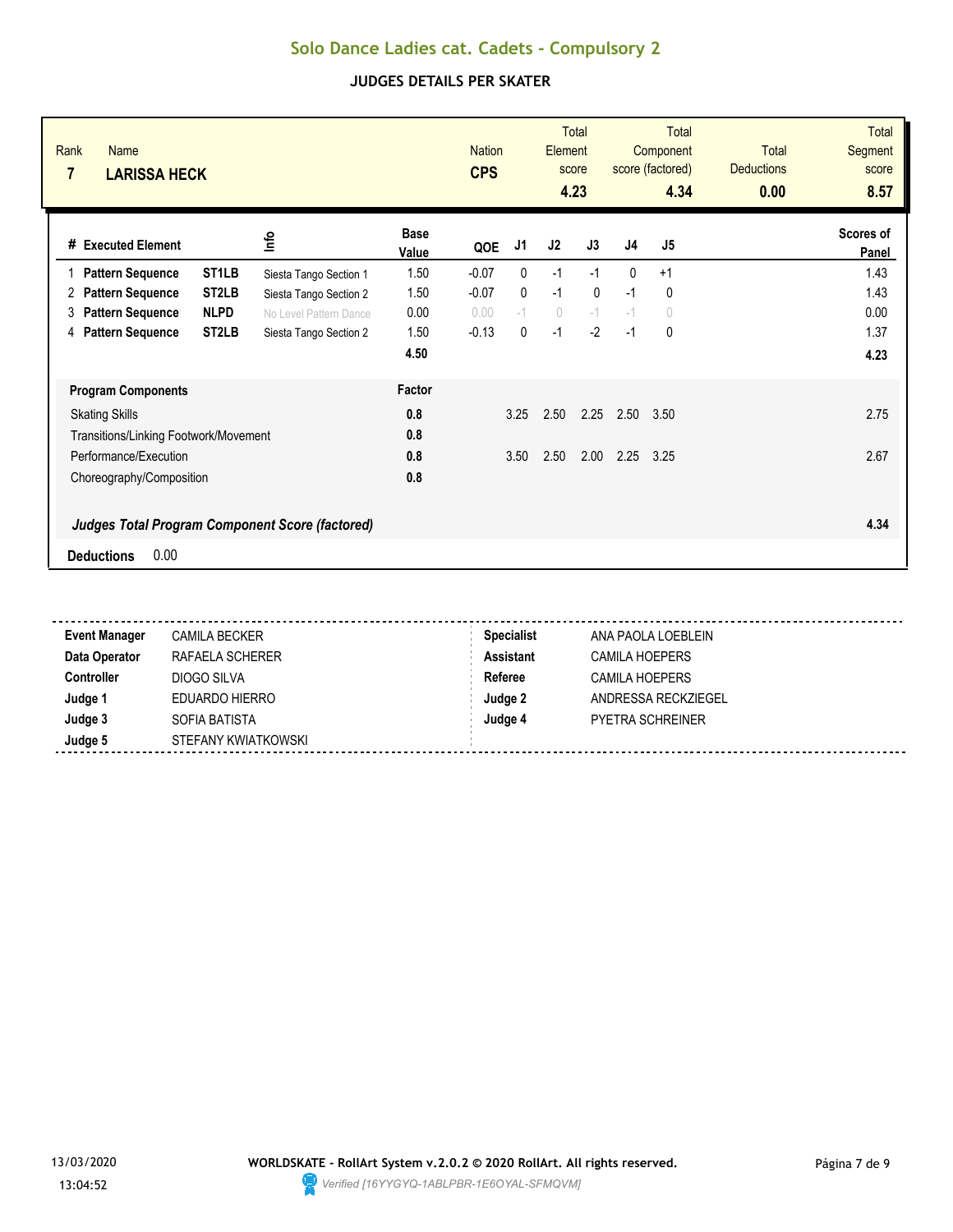| Rank<br>Name<br>8<br><b>MARTINA CRESTANI</b> |                                                        |                        |                      | <b>Nation</b><br><b>AAB</b> |              | Element     | <b>Total</b><br>score<br>4.30 |                | Total<br>Component<br>score (factored)<br>3.60 | <b>Total</b><br><b>Deductions</b><br>0.00 | <b>Total</b><br>Segment<br>score<br>7.90 |
|----------------------------------------------|--------------------------------------------------------|------------------------|----------------------|-----------------------------|--------------|-------------|-------------------------------|----------------|------------------------------------------------|-------------------------------------------|------------------------------------------|
| # Executed Element                           |                                                        | ٩ų                     | <b>Base</b><br>Value | QOE                         | J1           | J2          | J3                            | J <sub>4</sub> | J5                                             |                                           | Scores of<br>Panel                       |
| <b>Pattern Sequence</b>                      | <b>NLPD</b>                                            | No Level Pattern Dance | 0.00                 | 0.00                        | $-1$         | $-1$        | $-1$                          | $-1$           | 0                                              |                                           | 0.00                                     |
| <b>Pattern Sequence</b><br>2                 | ST <sub>2</sub> LB                                     | Siesta Tango Section 2 | 1.50                 | $-0.20$                     | $-1$         | $-1$        | $-1$                          | $-1$           | 0                                              |                                           | 1.30                                     |
| <b>Pattern Sequence</b><br>3                 | ST <sub>1</sub> LB                                     | Siesta Tango Section 1 | 1.50                 | 0.00                        | $\mathbf{0}$ | $-1$        | $\mathbf{0}$                  | $\mathbf{0}$   | 0                                              |                                           | 1.50                                     |
| <b>Pattern Sequence</b><br>4                 | ST <sub>2</sub> LB                                     | Siesta Tango Section 2 | 1.50                 | 0.00                        | $-1$         | $\mathbf 0$ | $\mathbf{0}$                  | $\mathbf{0}$   | 0                                              |                                           | 1.50                                     |
|                                              |                                                        |                        | 4.50                 |                             |              |             |                               |                |                                                |                                           | 4.30                                     |
| <b>Program Components</b>                    |                                                        |                        | Factor               |                             |              |             |                               |                |                                                |                                           |                                          |
| <b>Skating Skills</b>                        |                                                        |                        |                      |                             | 2.50         | 2.25        | 1.75                          | 2.00           | 2.75                                           |                                           | 2.25                                     |
|                                              | Transitions/Linking Footwork/Movement                  |                        |                      |                             |              |             |                               |                |                                                |                                           |                                          |
| Performance/Execution                        |                                                        |                        |                      |                             | 2.50         | 2.25        | 2.00                          | 1.75           | 2.50                                           |                                           | 2.25                                     |
| Choreography/Composition                     |                                                        |                        | 0.8                  |                             |              |             |                               |                |                                                |                                           |                                          |
|                                              | <b>Judges Total Program Component Score (factored)</b> |                        |                      |                             |              |             |                               |                |                                                |                                           | 3.60                                     |
| 0.00<br><b>Deductions</b>                    |                                                        |                        |                      |                             |              |             |                               |                |                                                |                                           |                                          |

| <b>Event Manager</b> | <b>CAMILA BECKER</b> | <b>Specialist</b> | ANA PAOLA LOEBLEIN      |
|----------------------|----------------------|-------------------|-------------------------|
| Data Operator        | RAFAELA SCHERER      | Assistant         | <b>CAMILA HOEPERS</b>   |
| <b>Controller</b>    | DIOGO SILVA          | Referee           | <b>CAMILA HOEPERS</b>   |
| Judge 1              | EDUARDO HIERRO       | Judge 2           | ANDRESSA RECKZIEGEL     |
| Judge 3              | SOFIA BATISTA        | Judge 4           | <b>PYETRA SCHREINER</b> |
| Judge 5              | STEFANY KWIATKOWSKI  |                   |                         |